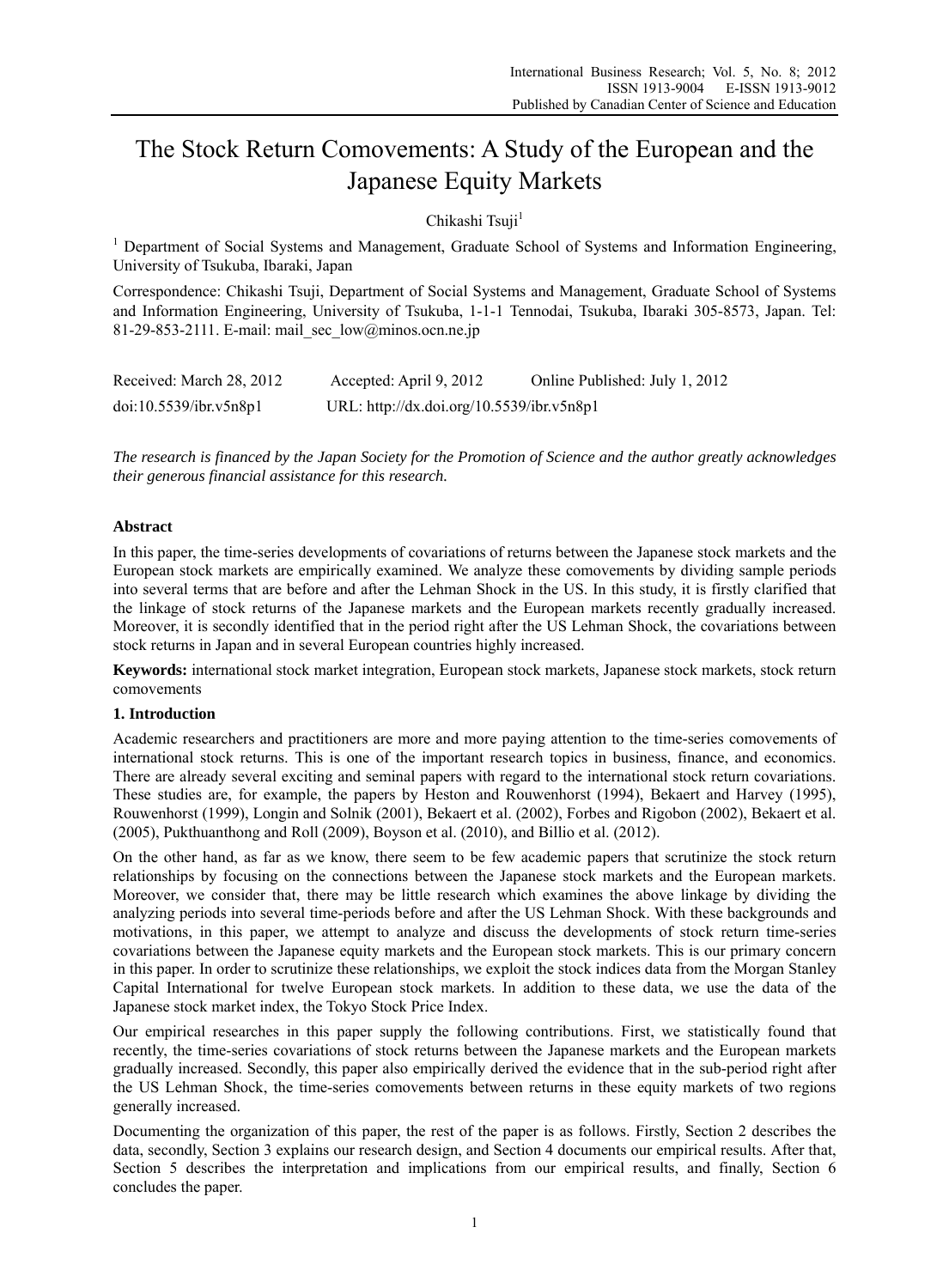## **2. Data**

Explaining the data, we exploit the weekly stock returns computed from the Morgan Stanley Capital International Indices and weekly stock returns derived from the Tokyo Stock Price Index. All indices are local currency basis, and all data are supplied through the Nikkei Inc. In this paper, we statistically test the stock return correlation coefficients between the Japanese and the European stock markets. More specifically, the focus of our analysis is on twelve stock markets of Austria, Belgium, France, Germany, Greece, Ireland, Italy, Netherlands, Portugal, Spain, Switzerland, and England.

# **3. Research Design**

In this section, our research design is explained. Our full weekly sample period is from 24 November 2001 through 11 February 2012. In order to conduct our empirical analysis, we first divide the full sample periods into the following four sub-periods. More concretely, they are two sub-periods of 178 week, which are before the US Lehman Shock, one sub-period of 178 week, which is after the Lehman Shock, and one sub-period of 30 week, which is also after the Lehman Shock. That is, these four sub-periods are (1) from 24 November 2001 through 16 April 2005 (We denote this period as 'the first sub-period' hereafter.); (2) from 23 April, 2005 through 13 September 2008 (We denote this period as 'the middle sub-period' hereafter.); (3) from 20 September 2008 through 11 February 2012 (We denote this period as 'the latest sub-period' hereafter.); (4) from 20 September 2008 through 11 April 2009 (We denote this period as 'the LS sub-period' hereafter.). The last 30 week sub-period is the short-term period right after the Lehman Shock, which is largely influenced by the Lehman Shock.

Using four sub-periods described above and the data documented above, we implement the Welch's tests. This is for comparing the stock returns' correlation coefficients between the Japanese and the European stock markets in each sub-period. We exploit the historical correlation coefficients that are those of past 20 weeks. Our analysis includes the period of the Lehman Shock when correlations among international equity markets drastically change. Thus in order to avoid the difficulties in model estimations in such periods, we do not use any econometrical models in this paper. We note that the analysis used simple historical correlation coefficients in this paper derive highly robust evidence as we demonstrate in the next section. The null hypothesis in our Welch's tests is that, in two compared periods, the correlation coefficients' mean value of two markets' returns are equal. On the other hand, the alternative hypothesis in our Welch's tests is that, in two compared periods, the correlation coefficients' mean value of two markets' returns are not equal. Followings are more concrete descriptions of the alternative hypotheses for our five Welch's tests: (1) The correlation coefficients' average value in 'the first sub-period' is lower than the correlation coefficients' average value in 'the middle sub-period'; (2) The correlation coefficients' average value in 'the first sub-period' is lower than the correlation coefficients' average value in 'the latest sub-period'; (3) The correlation coefficients' average value in 'the first sub-period' is lower than the average value in 'the LS sub-period'; (4) The correlation coefficients' average value in 'the middle sub-period' is lower than the average value in 'the LS sub-period'; (5) The correlation coefficients' average value in 'the latest sub-period' is lower than the average value in 'the LS sub-period'. Moreover, the time-series developments of the correlation coefficients of returns between the Japanese and twelve European stock markets of Austria, Belgium, France, Germany, Greece, Ireland, Italy, Netherlands, Portugal, Spain, Switzerland, and England are displayed in Panels A to L in Figure 1.

# **4. Empirical Results**

The empirical results are described in this section. (1) Firstly, as shown in Panel Bs of Tables 1 to 3, the correlation coefficients between equity returns in the Japanese markets and the European markets increase in 'the middle sub-period' than in 'the first sub-period'. The two exceptions here are the results of Portugal and Spain. (2) Secondly, as indicated in Panels Cs of Tables 1 to 3, the correlations between the Japanese stock markets and all twelve European markets are higher in 'the latest sub-period' than in 'the first sub-period'. (3) Thirdly, as exhibited in Panel Ds of Tables 1 to 3, the correlations between the Japanese stock markets and all twelve European markets are higher in 'the LS sub-period' than in 'the first sub-period'. (4) Fourth, as indicated in Panels Es of Tables 1 to 3, the correlations between the Japanese stock markets and the European markets are higher in 'the LS sub-period' than in 'the middle sub-period'. The only one exception here is the result of Belgium. (5) Finally, as shown in Panels Fs of Tables 1 to 3, the correlations between the Japanese stock markets and the European markets are higher in 'the LS sub-period' than in 'the latest sub-period'. The two exceptions here are the results of Belgium and Ireland.

To sum up, our empirical examinations derived that the covariations of stock returns between the Japanese markets and the European markets recently gradually increased. Moreover, in the period right after the Lehman Shock, these connections of stock returns increased in particular.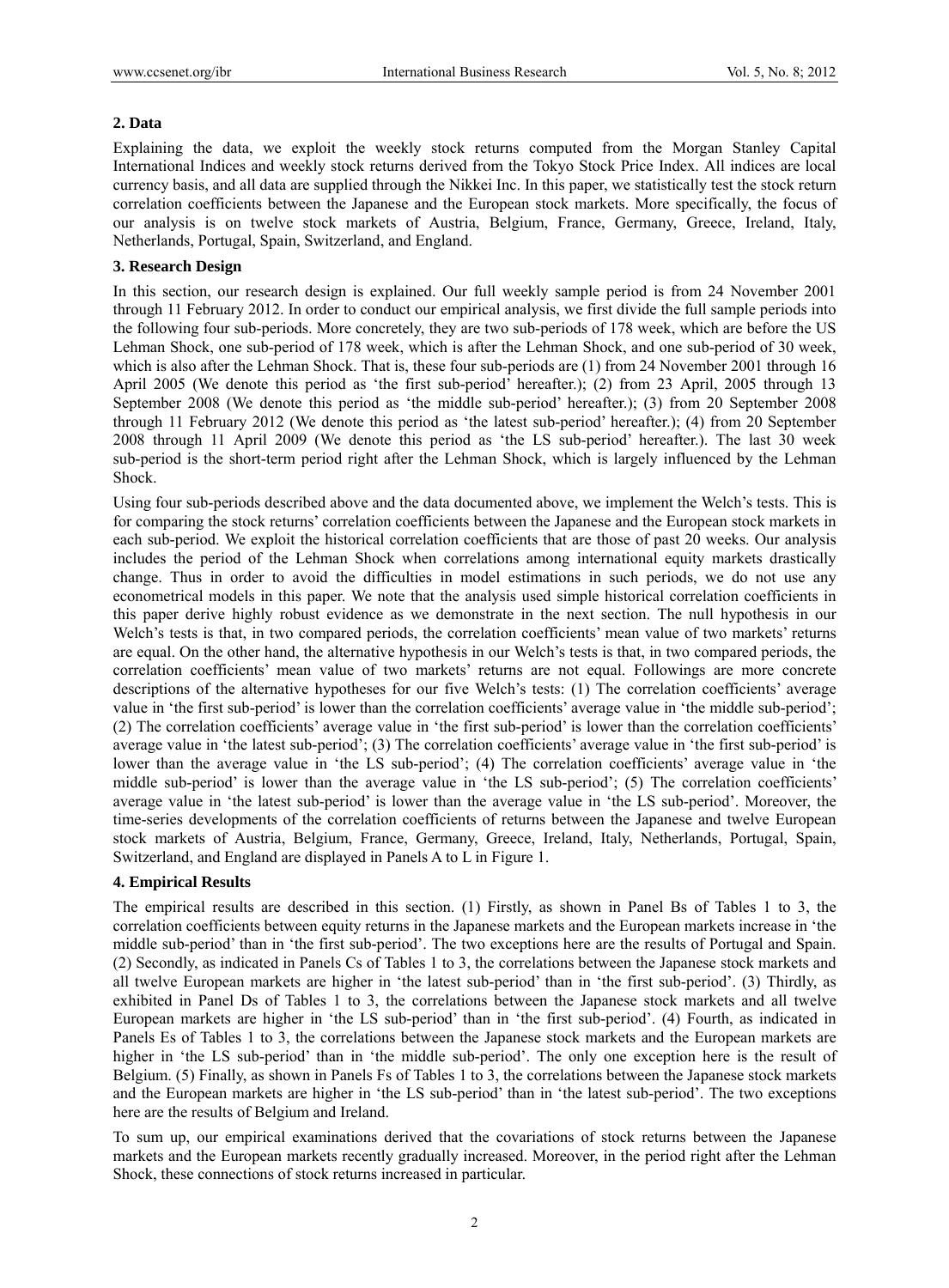

Figure 1. Correlations between the European and the Japanese Stock Markets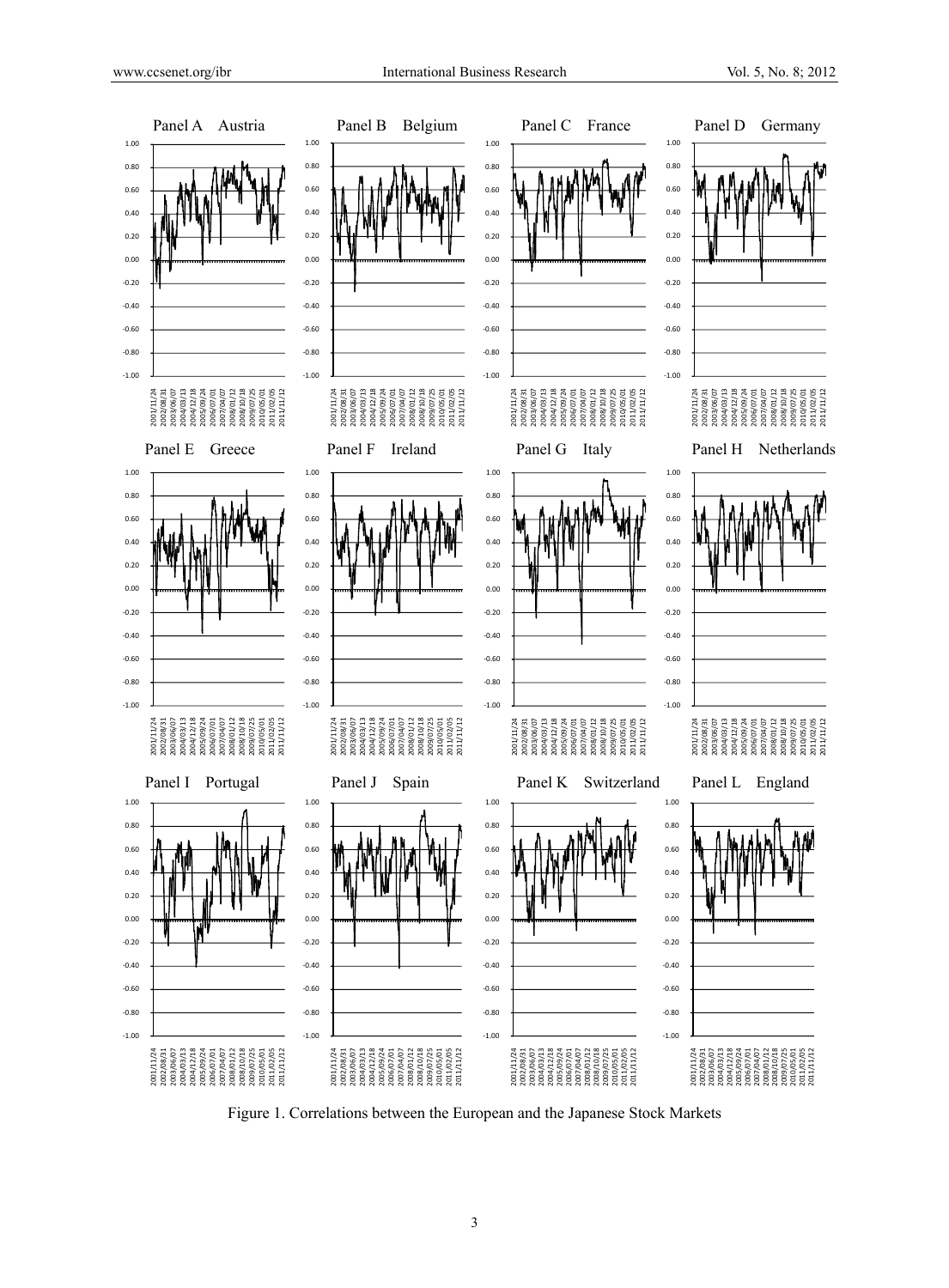| Panel A Means and Standard Deviations of Correlation Coefficients of Returns for Four Periods                                               |                                                         |              |             |             |              |  |  |  |
|---------------------------------------------------------------------------------------------------------------------------------------------|---------------------------------------------------------|--------------|-------------|-------------|--------------|--|--|--|
| Sample Periods                                                                                                                              | Statistic                                               | Austria      | Belgium     | France      | Germany      |  |  |  |
| November 24, 2001 to                                                                                                                        | Mean                                                    | 0.3350       | 0.3369      | 0.4527      | 0.4949       |  |  |  |
| April 16, 2005                                                                                                                              | <b>SD</b>                                               | 0.2384       | 0.2009      | 0.2118      | 0.2226       |  |  |  |
| 23,<br>2005<br>April<br>to                                                                                                                  | Mean                                                    | 0.5584       | 0.5298      | 0.5816      | 0.5302       |  |  |  |
| September 13, 2008                                                                                                                          | <b>SD</b>                                               | 0.1870       | 0.1674      | 0.1917      | 0.1887       |  |  |  |
| September 20, 2008 to                                                                                                                       | Mean                                                    | 0.5806       | 0.4852      | 0.6281      | 0.6283       |  |  |  |
| February 11, 2012                                                                                                                           | <b>SD</b>                                               | 0.1843       | 0.1608      | 0.1517      | 0.1949       |  |  |  |
| September 20, 2008 to                                                                                                                       | Mean                                                    | 0.7738       | 0.4837      | 0.7869      | 0.8213       |  |  |  |
| April 11, 2009                                                                                                                              | <b>SD</b>                                               | 0.0841       | 0.1400      | 0.1205      | 0.1229       |  |  |  |
| Results for Welch's Tests: The Mean Value of the Correlation Coefficients of Returns for November 24, 2001 to April 16, 2005 <<br>Panel B   |                                                         |              |             |             |              |  |  |  |
| The Mean Value of the Correlation Coefficients of Returns for April 23, 2005 to September 13, 2008                                          |                                                         |              |             |             |              |  |  |  |
| <i>t</i> -value for Welch's tests                                                                                                           |                                                         | $9.8357***$  | $9.8410***$ | $6.0249***$ | $1.6149*$    |  |  |  |
| $p$ -value                                                                                                                                  |                                                         | 0.0000       | 0.0000      | 0.0000      | 0.0536       |  |  |  |
| Results for Welch's Tests: The Mean Value of the Correlation Coefficients of Returns for November 24, 2001 to April 16, 2005 <<br>Panel C   |                                                         |              |             |             |              |  |  |  |
| The Mean Value of the Correlation Coefficients of Returns for September 20, 2008 to February 11, 2012                                       |                                                         |              |             |             |              |  |  |  |
| <i>t</i> -value for Welch's tests                                                                                                           | $6.0154***$<br>$10.8720***$<br>$7.6880***$<br>8.9847*** |              |             |             |              |  |  |  |
| 0.0000<br>0.0000<br>0.0000<br>0.0000<br>$p$ -value                                                                                          |                                                         |              |             |             |              |  |  |  |
| Results for Welch's Tests: The Mean Value of the Correlation Coefficients of Returns for November 24, 2001 to April 16, 2005 <<br>Panel D   |                                                         |              |             |             |              |  |  |  |
| The Mean Value of the Correlation Coefficients of Returns for September 20, 2008 to April 11, 2009                                          |                                                         |              |             |             |              |  |  |  |
| <i>t</i> -value for Welch's tests                                                                                                           |                                                         | 18.6295***   | 4.9473***   | 12.3223***  | $11.6757***$ |  |  |  |
| $p$ -value                                                                                                                                  |                                                         | 0.0000       | 0.0000      | 0.0000      | 0.0000       |  |  |  |
| Results for Welch's Tests: The Mean Value of the Correlation Coefficients of Returns for April 23, 2005 to September13, 2008 <<br>Panel E   |                                                         |              |             |             |              |  |  |  |
| The Mean Value of the Correlation Coefficients of Returns for September 20, 2008 to April 11, 2009                                          |                                                         |              |             |             |              |  |  |  |
| <i>t</i> -value for Welch's tests                                                                                                           |                                                         | $10.3648***$ | $-1.6199$   | 7.8133***   | $10.9768***$ |  |  |  |
| $p$ -value                                                                                                                                  |                                                         | 0.0000       |             | 0.0000      | 0.0000       |  |  |  |
| Results for Welch's Tests: The Mean Value of the Correlation Coefficients of Returns for September 20, 2008 to February 11, 2012<br>Panel F |                                                         |              |             |             |              |  |  |  |
| The Mean Value of the Correlation Coefficients of Returns for September 20, 2008 to April 11, 2009                                          |                                                         |              |             |             |              |  |  |  |
| <i>t</i> -value for Welch's tests                                                                                                           |                                                         | 9.3603***    | $-0.0540$   | 6.4155***   | $7.2091***$  |  |  |  |
| <i>p</i> -value                                                                                                                             |                                                         | 0.0000       |             | 0.0000      | 0.0000       |  |  |  |
| Notes: In panel A. 'Mean' denotes the mean values of 20 week historical correlation coefficients between stock returns in the Japanese      |                                                         |              |             |             |              |  |  |  |

|  |  |  | Table 1. The Results of Welch's Tests: The Covariations with Austria, Belgium, France, and Germany |  |  |  |
|--|--|--|----------------------------------------------------------------------------------------------------|--|--|--|
|  |  |  |                                                                                                    |  |  |  |

*Notes:* In panel A, 'Mean' denotes the mean values of 20 week historical correlation coefficients between stock returns in the Japanese markets and in the European markets. Further, 'SD' means the standard deviations of 20 week historical correlation coefficients between stock returns in the Japanese markets and in the European markets. In panels B to F, \*\*\* denotes the statistical significance at the 1% level, \*\* denotes the statistical significance at the 5% level, and \* denotes the statistical significance at the 10% level, respectively.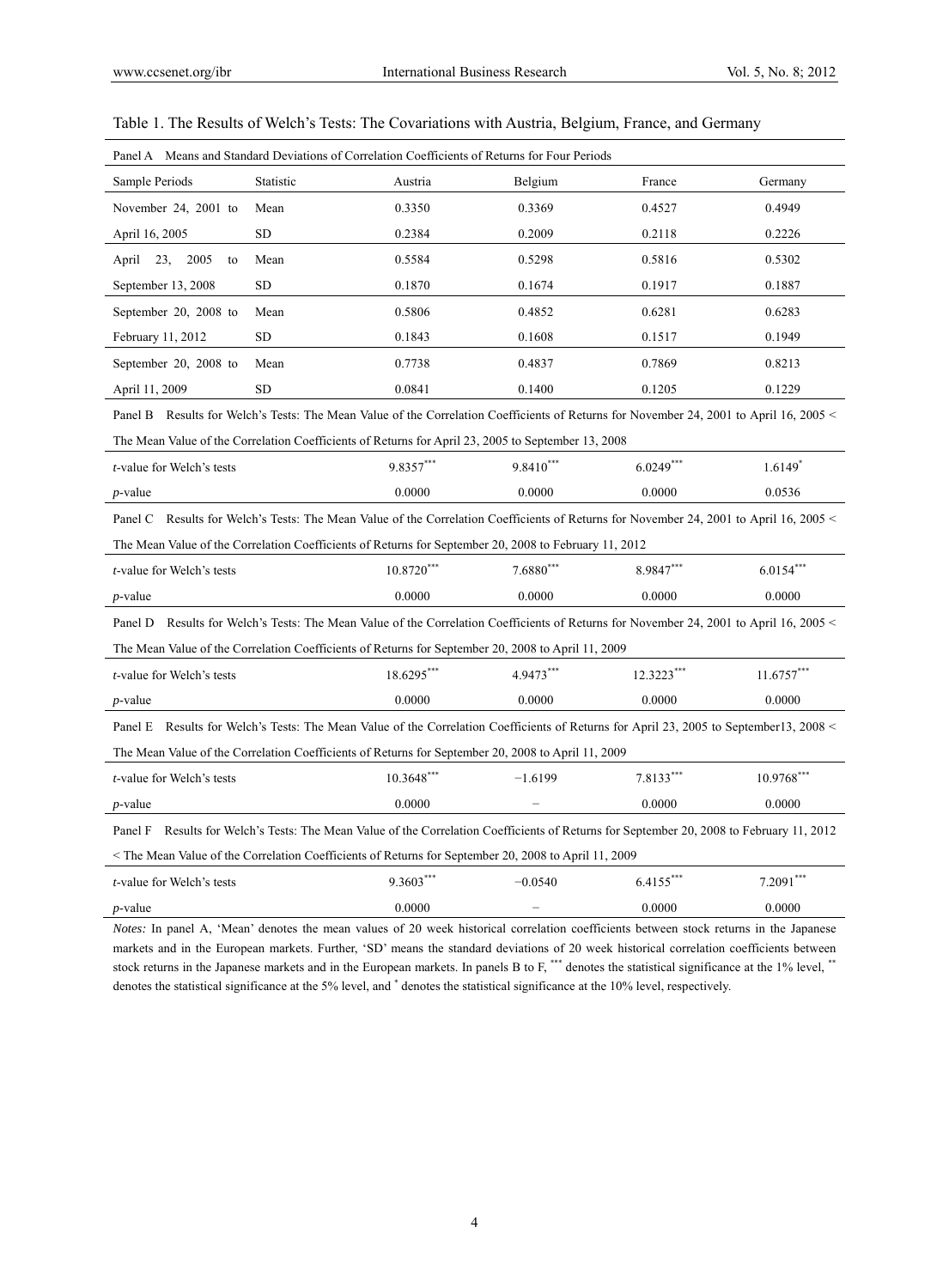| Panel A Means and Standard Deviations of Correlation Coefficients of Returns for Four Periods                                               |                                                      |             |           |              |             |  |  |  |
|---------------------------------------------------------------------------------------------------------------------------------------------|------------------------------------------------------|-------------|-----------|--------------|-------------|--|--|--|
| Sample Periods                                                                                                                              | Statistic                                            | Greece      | Ireland   | Italy        | Netherlands |  |  |  |
| November 24, 2001 to                                                                                                                        | Mean                                                 | 0.2991      | 0.3639    | 0.4070       | 0.4582      |  |  |  |
| April 16, 2005                                                                                                                              | <b>SD</b>                                            | 0.1720      | 0.2027    | 0.2082       | 0.1996      |  |  |  |
| 23,<br>2005<br>April<br>to                                                                                                                  | Mean                                                 | 0.4008      | 0.4094    | 0.5314       | 0.5222      |  |  |  |
| September 13, 2008                                                                                                                          | <b>SD</b>                                            | 0.2676      | 0.2510    | 0.2131       | 0.1794      |  |  |  |
| September 20, 2008 to                                                                                                                       | Mean                                                 | 0.4186      | 0.4917    | 0.5824       | 0.6181      |  |  |  |
| February 11, 2012                                                                                                                           | <b>SD</b>                                            | 0.2212      | 0.1514    | 0.2357       | 0.1575      |  |  |  |
| September 20, 2008 to                                                                                                                       | Mean                                                 | 0.6233      | 0.5180    | 0.8762       | 0.6873      |  |  |  |
| April 11, 2009                                                                                                                              | <b>SD</b>                                            | 0.1087      | 0.1522    | 0.1041       | 0.1937      |  |  |  |
| Results for Welch's Tests: The Mean Value of the Correlation Coefficients of Returns for November 24, 2001 to April 16, 2005 <<br>Panel B   |                                                      |             |           |              |             |  |  |  |
| The Mean Value of the Correlation Coefficients of Returns for April 23, 2005 to September 13, 2008                                          |                                                      |             |           |              |             |  |  |  |
| <i>t</i> -value for Welch's tests                                                                                                           |                                                      | $4.2673***$ | 1.8839**  | 5.5704***    | $3.1825***$ |  |  |  |
| $p$ -value                                                                                                                                  |                                                      | 0.0000      | 0.0302    | 0.0000       | 0.0008      |  |  |  |
| Results for Welch's Tests: The Mean Value of the Correlation Coefficients of Returns for November 24, 2001 to April 16, 2005 <<br>Panel C   |                                                      |             |           |              |             |  |  |  |
| The Mean Value of the Correlation Coefficients of Returns for September 20, 2008 to February 11, 2012                                       |                                                      |             |           |              |             |  |  |  |
| <i>t</i> -value for Welch's tests                                                                                                           | 5.6903***<br>$6.7433***$<br>$7.4417***$<br>8.3898*** |             |           |              |             |  |  |  |
| $p$ -value                                                                                                                                  | 0.0000<br>0.0000<br>0.0000<br>0.0000                 |             |           |              |             |  |  |  |
| Results for Welch's Tests: The Mean Value of the Correlation Coefficients of Returns for November 24, 2001 to April 16, 2005 <<br>Panel D   |                                                      |             |           |              |             |  |  |  |
| The Mean Value of the Correlation Coefficients of Returns for September 20, 2008 to April 11, 2009                                          |                                                      |             |           |              |             |  |  |  |
| <i>t</i> -value for Welch's tests                                                                                                           |                                                      | 13.7044***  | 4.8687*** | 19.0733***   | 5.9675***   |  |  |  |
| $p$ -value                                                                                                                                  |                                                      | 0.0000      | 0.0000    | 0.0000       | 0.0000      |  |  |  |
| Panel E Results for Welch's Tests: The Mean Value of the Correlation Coefficients of Returns for April 23, 2005 to September13, 2008 <      |                                                      |             |           |              |             |  |  |  |
| The Mean Value of the Correlation Coefficients of Returns for September 20, 2008 to April 11, 2009                                          |                                                      |             |           |              |             |  |  |  |
| <i>t</i> -value for Welch's tests                                                                                                           |                                                      | 7.8873***   | 3.2369*** | 13.8831***   | $4.3645***$ |  |  |  |
| $p$ -value                                                                                                                                  |                                                      | 0.0000      | 0.0010    | 0.0000       | 0.0000      |  |  |  |
| Results for Welch's Tests: The Mean Value of the Correlation Coefficients of Returns for September 20, 2008 to February 11, 2012<br>Panel F |                                                      |             |           |              |             |  |  |  |
| The Mean Value of the Correlation Coefficients of Returns for September 20, 2008 to April 11, 2009                                          |                                                      |             |           |              |             |  |  |  |
| <i>t</i> -value for Welch's tests                                                                                                           |                                                      | 7.9182***   | 0.8768    | $11.3200***$ | $1.8571***$ |  |  |  |
| <i>p</i> -value                                                                                                                             |                                                      | 0.0000      | 0.1930    | 0.0000       | 0.0357      |  |  |  |
| Notes: In panel A. 'Mean' denotes the mean values of 20 week historical correlation coefficients between stock returns in the Japanese      |                                                      |             |           |              |             |  |  |  |

| Table 2. The Results of Welch's Tests: The Covariations with Greece, Ireland, Italy, and Netherlands |
|------------------------------------------------------------------------------------------------------|
|------------------------------------------------------------------------------------------------------|

*Notes:* In panel A, 'Mean' denotes the mean values of 20 week historical correlation coefficients between stock returns in the Japanese markets and in the European markets. Further, 'SD' means the standard deviations of 20 week historical correlation coefficients between stock returns in the Japanese markets and in the European markets. In panels B to F, \*\*\* denotes the statistical significance at the 1% level, \*\* denotes the statistical significance at the 5% level, and \* denotes the statistical significance at the 10% level, respectively.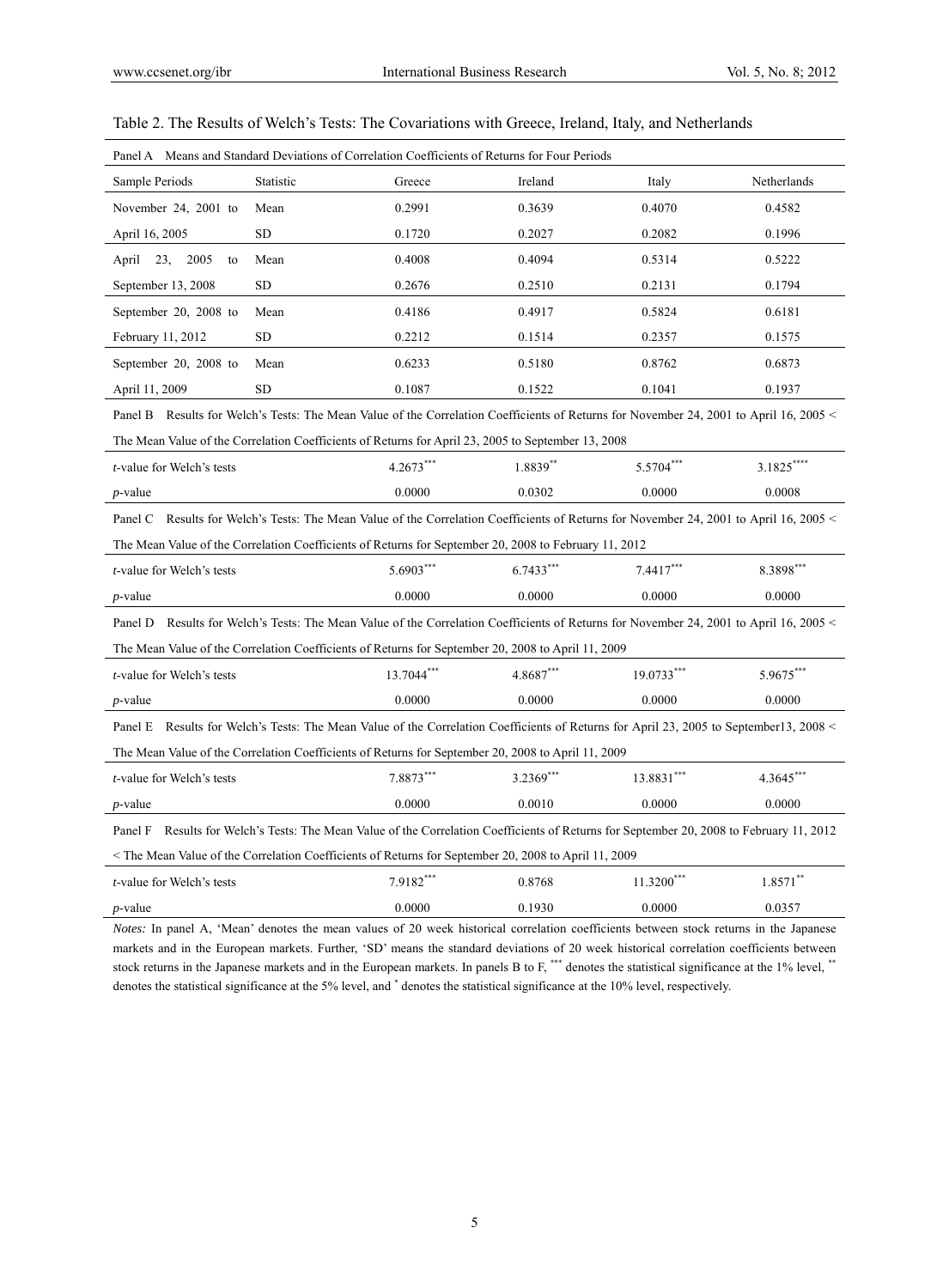| Panel A Means and Standard Deviations of Correlation Coefficients of Returns for Four Periods                                                               |                                      |                                                                                                                                        |             |             |            |  |  |  |
|-------------------------------------------------------------------------------------------------------------------------------------------------------------|--------------------------------------|----------------------------------------------------------------------------------------------------------------------------------------|-------------|-------------|------------|--|--|--|
| Sample Periods                                                                                                                                              | Statistic                            | Portugal                                                                                                                               | Spain       | Switzerland | England    |  |  |  |
| November 24, 2001 to                                                                                                                                        | Mean                                 | 0.3519                                                                                                                                 | 0.4551      | 0.4148      | 0.4677     |  |  |  |
| April 16, 2005                                                                                                                                              | <b>SD</b>                            | 0.2819                                                                                                                                 | 0.1890      | 0.2089      | 0.2167     |  |  |  |
| 23.<br>2005<br>April<br>to                                                                                                                                  | Mean                                 | 0.3144                                                                                                                                 | 0.4395      | 0.5340      | 0.5291     |  |  |  |
| September 13, 2008                                                                                                                                          | <b>SD</b>                            | 0.2766                                                                                                                                 | 0.2030      | 0.2008      | 0.1715     |  |  |  |
| September 20, 2008 to                                                                                                                                       | Mean                                 | 0.4299                                                                                                                                 | 0.4900      | 0.6029      | 0.5976     |  |  |  |
| February 11, 2012                                                                                                                                           | <b>SD</b>                            | 0.2924                                                                                                                                 | 0.2792      | 0.1605      | 0.1625     |  |  |  |
| September 20, 2008 to                                                                                                                                       | Mean                                 | 0.7797                                                                                                                                 | 0.7777      | 0.7675      | 0.7757     |  |  |  |
| April 11, 2009                                                                                                                                              | <b>SD</b>                            | 0.2379                                                                                                                                 | 0.2375      | 0.1334      | 0.1341     |  |  |  |
|                                                                                                                                                             |                                      | Panel B Results for Welch's Tests: The Mean Value of the Correlation Coefficients of Returns for November 24, 2001 to April 16, 2005 < |             |             |            |  |  |  |
|                                                                                                                                                             |                                      | The Mean Value of the Correlation Coefficients of Returns for April 23, 2005 to September 13, 2008                                     |             |             |            |  |  |  |
| <i>t</i> -value for Welch's tests                                                                                                                           |                                      | $-1.2670$                                                                                                                              | $-0.7504$   | 5.4873***   | 2.9652***  |  |  |  |
| $p$ -value                                                                                                                                                  |                                      |                                                                                                                                        |             | 0.0000      | 0.0016     |  |  |  |
| Results for Welch's Tests: The Mean Value of the Correlation Coefficients of Returns for November 24, 2001 to April 16, 2005 <<br>Panel C                   |                                      |                                                                                                                                        |             |             |            |  |  |  |
| The Mean Value of the Correlation Coefficients of Returns for September 20, 2008 to February 11, 2012                                                       |                                      |                                                                                                                                        |             |             |            |  |  |  |
|                                                                                                                                                             |                                      |                                                                                                                                        |             |             |            |  |  |  |
| <i>t</i> -value for Welch's tests                                                                                                                           |                                      | $2.5620***$                                                                                                                            | 1.3800*     | 9.5247***   | 6.3990***  |  |  |  |
| $p$ -value                                                                                                                                                  | 0.0054<br>0.0843<br>0.0000<br>0.0000 |                                                                                                                                        |             |             |            |  |  |  |
| Results for Welch's Tests: The Mean Value of the Correlation Coefficients of Returns for November 24, 2001 to April 16, 2005 <<br>Panel D                   |                                      |                                                                                                                                        |             |             |            |  |  |  |
| The Mean Value of the Correlation Coefficients of Returns for September 20, 2008 to April 11, 2009                                                          |                                      |                                                                                                                                        |             |             |            |  |  |  |
| <i>t</i> -value for Welch's tests                                                                                                                           |                                      | 8.8555***                                                                                                                              | $7.0724***$ | 12.1786***  | 10.4840*** |  |  |  |
| $p$ -value                                                                                                                                                  |                                      | 0.0000                                                                                                                                 | 0.0000      | 0.0000      | 0.0000     |  |  |  |
|                                                                                                                                                             |                                      |                                                                                                                                        |             |             |            |  |  |  |
| Panel E Results for Welch's Tests: The Mean Value of the Correlation Coefficients of Returns for April 23, 2005 to September13, 2008 <                      |                                      |                                                                                                                                        |             |             |            |  |  |  |
| The Mean Value of the Correlation Coefficients of Returns for September 20, 2008 to April 11, 2009                                                          |                                      |                                                                                                                                        |             |             |            |  |  |  |
| <i>t</i> -value for Welch's tests                                                                                                                           |                                      | $9.6669***$                                                                                                                            | 7.3602***   | 8.1537***   | 8.9186***  |  |  |  |
| $p$ -value                                                                                                                                                  |                                      | 0.0000                                                                                                                                 | 0.0000      | 0.0000      | 0.0000     |  |  |  |
| Results for Welch's Tests: The Mean Value of the Correlation Coefficients of Returns for September 20, 2008 to February 11, 2012<br>Panel F                 |                                      |                                                                                                                                        |             |             |            |  |  |  |
| <the 11,="" 20,="" 2008="" 2009<="" april="" coefficients="" correlation="" for="" mean="" of="" returns="" september="" td="" the="" to="" value=""></the> |                                      |                                                                                                                                        |             |             |            |  |  |  |
| t-value for Welch's tests                                                                                                                                   |                                      | 7.1889***                                                                                                                              | 5.9766***   | 6.0589***   | 6.5137***  |  |  |  |
| $p$ -value                                                                                                                                                  |                                      | 0.0000                                                                                                                                 | 0.0000      | 0.0000      | 0.0000     |  |  |  |
|                                                                                                                                                             |                                      |                                                                                                                                        |             |             |            |  |  |  |

## Table 3. The Results of Welch's Tests: The Covariations with Portugal, Spain, Switzerland, and England

*Notes:* In panel A, 'Mean' denotes the mean values of 20 week historical correlation coefficients between stock returns in the Japanese markets and in the European markets. Further, 'SD' means the standard deviations of 20 week historical correlation coefficients between stock returns in the Japanese markets and in the European markets. In panels B to F, \*\*\* denotes the statistical significance at the 1% level, \*\* denotes the statistical significance at the 5% level, and \* denotes the statistical significance at the 10% level, respectively.

### **5. Interpretation and Implications**

The empirical results shown above indicate that the international diversifications in stock portfolios become less important in equity portfolio managements. However, the value of foreign equities changes according to the changes of foreign exchange rates. Thus, the relationships between foreign exchange rate risk and expected stock returns will be more and more important for the future equity portfolio management. This is the first interpretation and implication from our study. We consider that this kind of research may be our future another work.

In addition, increasing market integrations of the international stock markets indicated by our empirical examinations suggest that other non-traditional asset classes such as commodities or real estate are also increasingly important for the future management of portfolios, where investment assets are not limited to only equities. This is the second implication derived from our study.

Further, the particular increases of the covariations between the international equity markets in the highly stressed markets suggest that the importance of forecasting market crashes or financial crises by effective indicators. For example, watching investor sentiment might be effective for forecasting these market frictions.